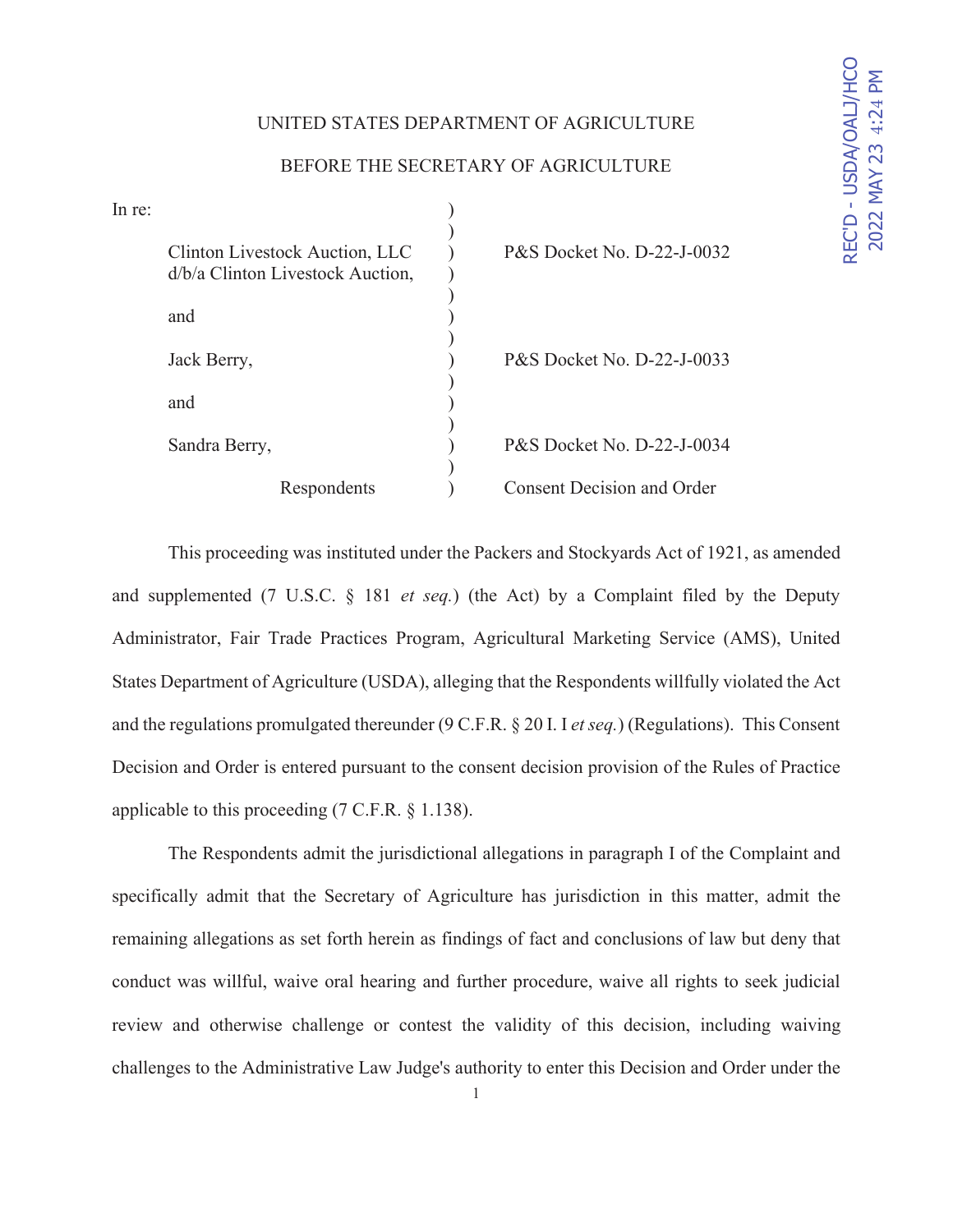Administrative Procedure Act and the Constitution of the United States, and waive any action against the USDA under the Equal Access to Justice Act of 1980 (5 U.S.C. § 504 *et seq.*) for fees and other expenses incurred by respondents in connection with this proceeding or any action against any USDA employee in their individual capacity, and consent and agree, for the purpose of settling this proceeding and for such purpose only, to the entry of this consent decision.

Complainant agrees to the entry of this Consent Decision and Order.

## Findings of Fact

(a) Clinton Livestock Auction, LLC (Respondent Clinton), d/b/a Clinton Livestock Auction, is a limited liability company with a mailing address of P.O. Box 1780, Clinton, OK 73601, and physical address of 10191 US Highway 183, Clinton, OK 73601.

- (b) Respondent Clinton is, and at all times material herein was:
	- (1) Engaged in the business of, and operating as, a posted stockyard under and subject to the provisions of the Act:
	- (2) Engaged in the business of a market agency selling livestock on a commission in commerce; and
	- (3) Registered with the Secretary of Agriculture as a market agency selling livestock on a commission basis in commerce.

(c) Jack Berry (Respondent J. Berry) is an individual whose current address is in the

. His address will not be stated in the Consent Decision and Order to protect Respondent J. Berry's privacy but will be provided to the Hearing Clerk, USDA, for the purpose of service of this Consent Decision and Order.

- (d) Respondent J. Berry is, and at all times material herein was:
	- (1) Fifty percent (50%) owner of Respondent Clinton;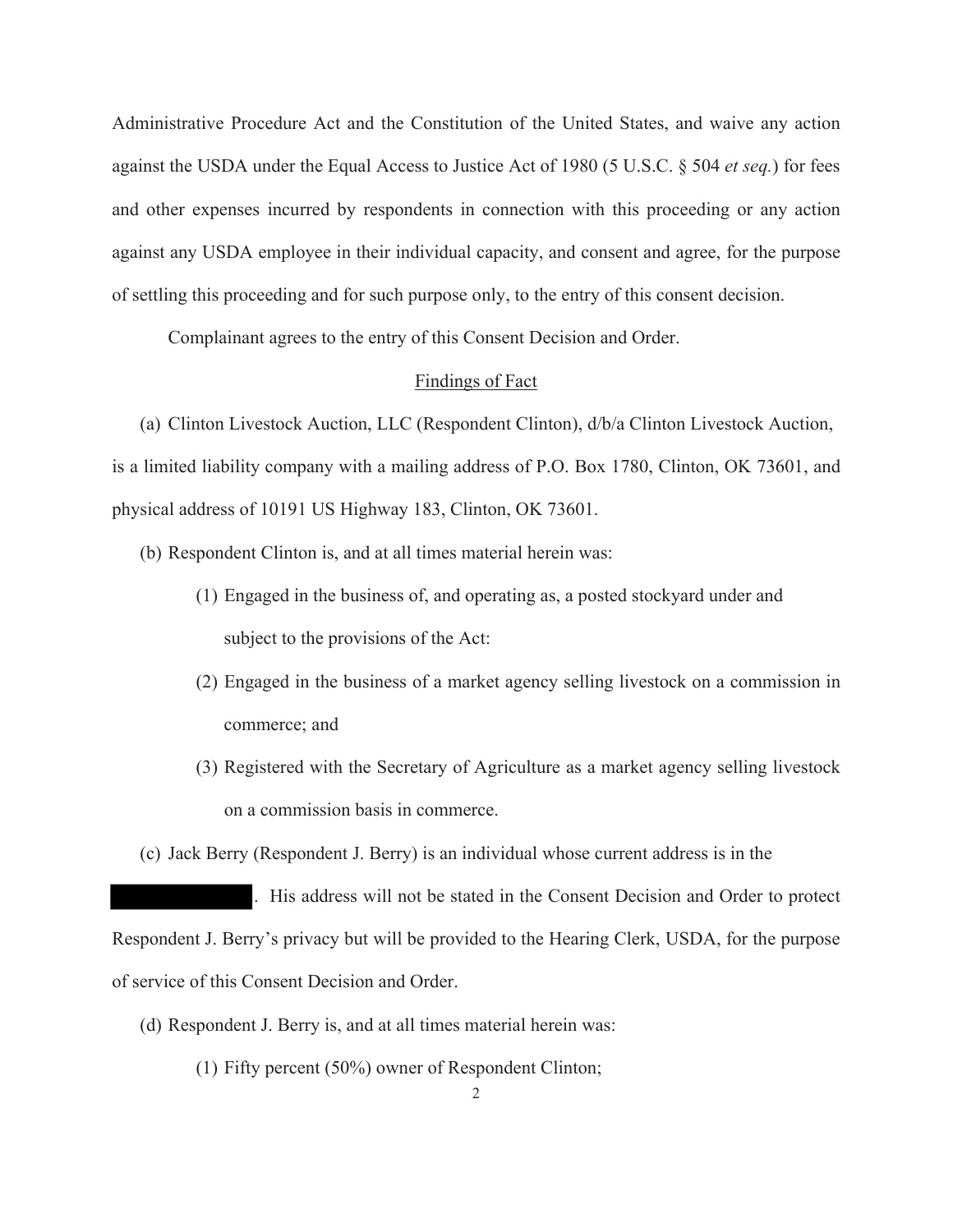- (2) Engaged in the business of, and operating as, a stockyard posted under and subject to the provisions of the Act;
- (3) Engaged in the business as a market agency selling livestock on a commission basis in commerce; and
- (4) Responsible for the direction, management and control of Respondent Clinton.
- (e) Sandra Berry (Respondent S. Berry) is an individual whose current address is in the

 Her address will not be stated in the Consent Decision and Order to protect Respondent S. Berry's privacy but will be provided to the Hearing Clerk, USDA, for the purpose of service of this Consent Decision and Order.

- (f) Respondent S. Berry is, and at all times material herein was:
	- (1) Fifty percent (50%) owner of Respondent Clinton;
	- (2) Engaged in the business of, and operating as, a stockyard posted under and subject to the provisions of the Act;
	- (3) Engaged in the business as a market agency selling livestock on a commission basis in commerce; and
	- (4) Responsible for the direction, management and control of Respondent Clinton.

(g) Respondents, during the period of June 21, 2020, through July 26, 2020, failed to properly use and maintain their Custodial Account for Shippers' Proceeds (custodial account), thereby endangering the faithful and prompt accounting of shippers' proceeds and the payments due to the owners or consignors of livestock, in that:

> (1) As of June 21, 2020, Respondents had outstanding checks drawn on its custodial account in the amount of \$205,880.58 and had, to offset such checks, a balance in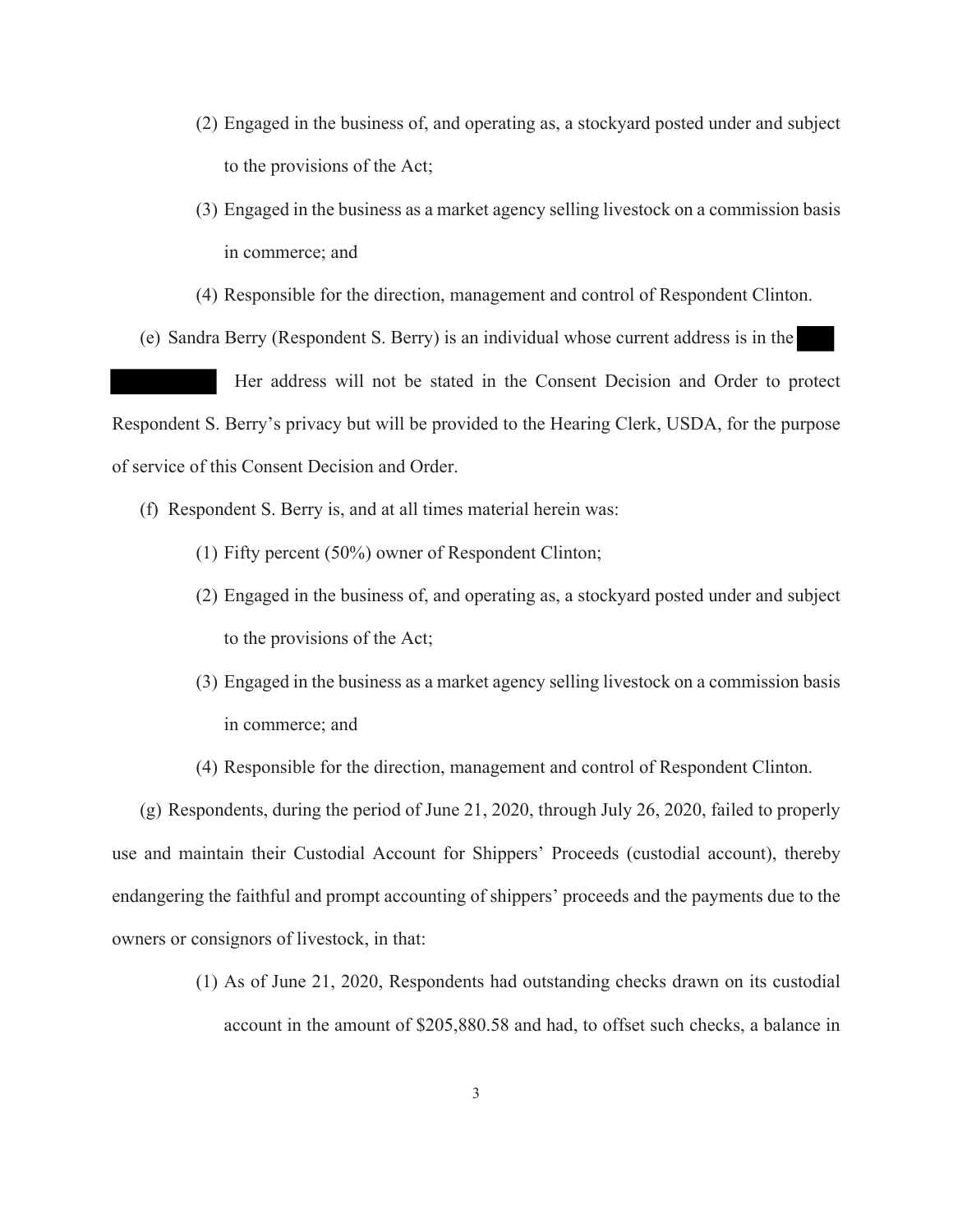the custodial account of \$78,049.03, no deposits in transit, and proceeds receivable of \$50,654.88 resulting in a custodial account shortage in the amount of \$77,176.67.

(2) As of July 26, 2020, Respondents had outstanding checks drawn on its custodial account in the amount of \$163,630.62 and had, to offset such checks a balance in the custodial account of \$77,987.73, no deposits in transit, and proceeds receivable of \$58,935.01, resulting in a custodial account shortage in the amount of \$26,707.88.

(h) The shortages in Respondents' custodial account described herein were due, in part,

to Respondents' failure to deposit into the custodial account an amount equal to the proceeds receivable from the sale of consigned livestock within the time prescribed by section 201.42 of the Regulations.

### Conclusions of Law

(a) Respondents have willfully violated sections 307 and 312(a) of the Act (7 U.S.C. §§ 208 and  $213(a)$  and section  $201.42$  of the regulations (9 C.F.R. § 201.42).

(b) Respondents having admitted the jurisdictional facts, and the parties having agreed to the entry of this Consent Decision and Oder, the Consent Decision and Order will be entered.

#### Order

(a) Respondents, their agents and employees, directly or through any corporate or other device, in connection with their operations subject to the Act, shall cease and desist from:

> (1) Failing to deposit into its Custodial Account for Shippers' Proceeds an amount equal to the proceeds receivable from the sale of consigned livestock within the time prescribed by section 9 C.F.R. § 201.42(c) of the Regulations; and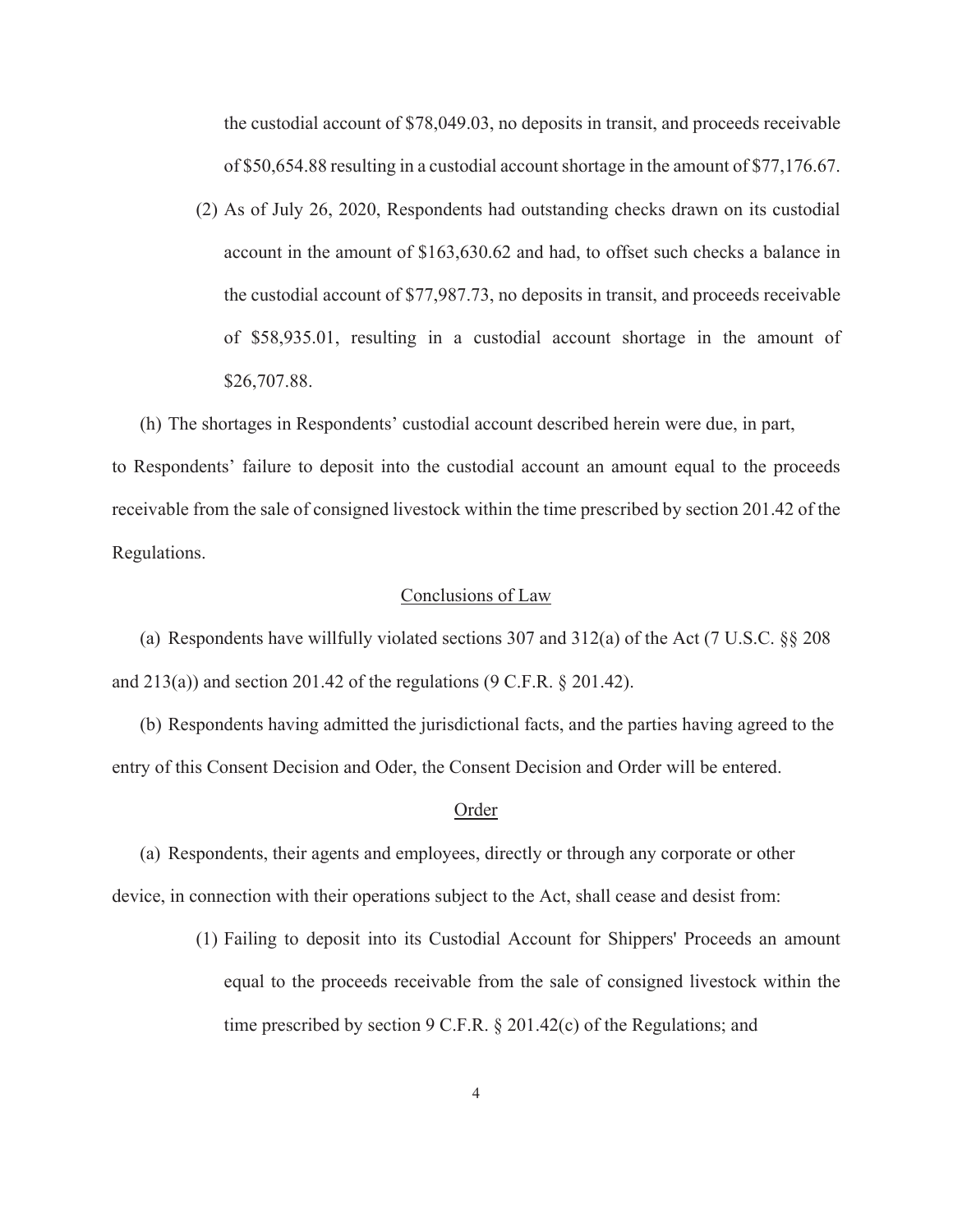(2) Failing to otherwise maintain the Custodial Account for Shippers' Proceeds in strict conformity with the Act and section 201.42 of the Regulations (9 C.F.R. § 201.42).

(b) Pursuant to 7 U.S.C. § 204, Respondents are suspended as a registrant under the Act for a period of seven (7) consecutive days and thereafter until its custodial account shortage is proven to have been corrected. Respondents' suspension as a registrant shall commence on May  $27<sup>th</sup>$ , 2022. Respondents shall not set any special or additional sales the week before the suspension begins or during the week after the suspension ends in order to avoid or nullify the effect of the suspension.

 This Consent Decision and Order shall have the same force and effect as if entered after a full hearing. The provisions of this Order shall become final and effective upon the sixth  $(6<sup>th</sup>)$  day after service of this Consent Decision and Order on Respondents.

Copies of this Decision shall be served upon the parties forthwith.